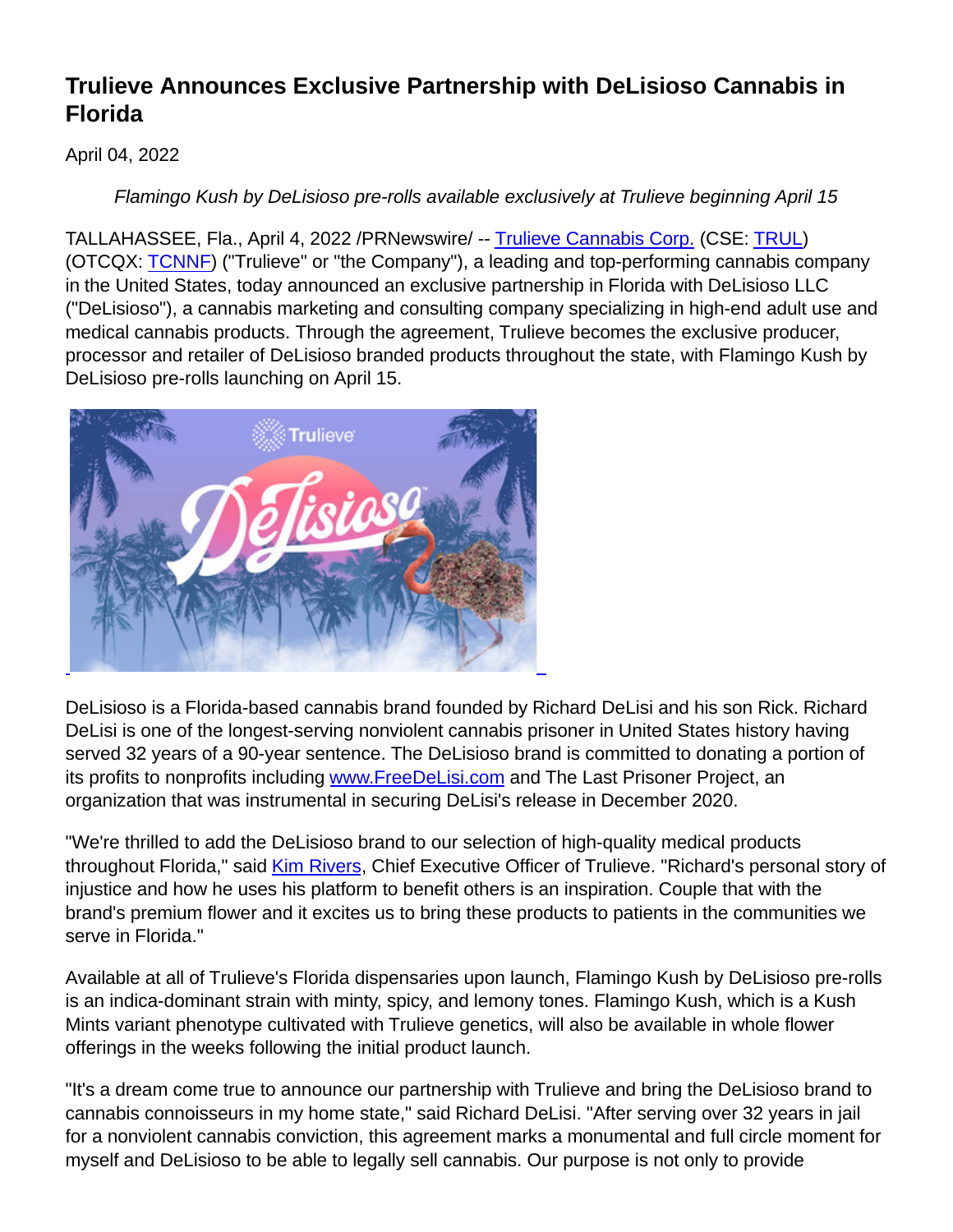exceptional cannabis products but to also aid families around the world who have been affected by the War on Drugs with each of our sales. We are grateful for Trulieve's support since they are Florida's largest cannabis company and share a similar mission to bring cannabis for all."

As the leading medical cannabis provider in Florida, [Trulieve offers the largest selection of THC and](https://c212.net/c/link/?t=0&l=en&o=3492441-1&h=4065317232&u=https%3A%2F%2Fwww.trulieve.com%2Fshop&a=Trulieve+offers+the+largest+selection+of+THC+and+CBD+products) CBD products in a variety of delivery methods, including edibles, smokable flower, concentrates, tinctures, topical creams, vaporizers, and more. Trulieve also offers statewide home delivery, convenient online ordering, and in-store pickup.

## **About DeLisioso**

DeLisioso LLC is a cannabis marketing & consulting company founded by Richard DeLisi and his son, Rick DeLisi. DeLisioso specializes in high-end recreational and medicinal cannabis products available to consumers and patients globally. DeLisioso products are from exclusive cultivators and are sought after by cannabis connoisseurs worldwide. The brand's success is used to contribute resources required to free nonviolent cannabis prisoners across the globe. Richard was one of the longest-serving nonviolent cannabis prisoners in United States history, serving 32 years. The war on drugs impacted the DeLisi family and continues to impact millions of families across the globe. The DeLisioso brand shines a much-needed light on the family members affected by the incarceration of their loved ones. For more information, please visit [http://DeLisioso.com](https://c212.net/c/link/?t=0&l=en&o=3492441-1&h=1908861203&u=http%3A%2F%2Fdelisioso.com%2F&a=http%3A%2F%2FDeLisioso.com) or [http://freedelisi.com.](https://c212.net/c/link/?t=0&l=en&o=3492441-1&h=3491578499&u=http%3A%2F%2Ffreedelisi.com%2F&a=http%3A%2F%2Ffreedelisi.com)

Instagram: @\_DeLisioso\_

Media Contact Ken Darby, Chief Revenue Officer +1 (407) 733-6550 [Ken@DeLisioso.net](mailto:Ken@DeLisioso.net)

## **About Trulieve**

Trulieve is an industry leading, vertically integrated cannabis company and multi-state operator in the U.S. operating in 11 states, with leading market positions in Arizona, Florida, and Pennsylvania. Trulieve is poised for accelerated growth and expansion, building scale in retail and distribution in new and existing markets through its hub strategy. By providing innovative, high-quality products across its brand portfolio, Trulieve delivers optimal customer experiences and increases access to cannabis, helping patients and customers to live without limits. Trulieve is listed on the CSE under the symbol TRUL and trades on the OTCQX market under the symbol TCNNF. For more information, please visit [Trulieve.com.](https://c212.net/c/link/?t=0&l=en&o=3492441-1&h=1064446145&u=https%3A%2F%2Fwww.trulieve.com%2F&a=Trulieve.com)

Facebook: [@Trulieve](https://c212.net/c/link/?t=0&l=en&o=3492441-1&h=858528581&u=https%3A%2F%2Fwww.facebook.com%2FTrulieve%2F&a=%40Trulieve) Instagram: [@Trulieve\\_](https://c212.net/c/link/?t=0&l=en&o=3492441-1&h=4142181293&u=https%3A%2F%2Fwww.instagram.com%2Ftrulieve_%2F%3Fhl%3Den&a=%40Trulieve_) Twitter: [@Trulieve](https://c212.net/c/link/?t=0&l=en&o=3492441-1&h=3694690596&u=https%3A%2F%2Ftwitter.com%2FTrulieve%3Fref_src%3Dtwsrc%255Egoogle%257Ctwcamp%255Eserp%257Ctwgr%255Eauthor&a=%40Trulieve)

Investor Contact Christine Hersey, Executive Director of Investor Relations +1 (424) 202-0210 [Christine.Hersey@Trulieve.com](mailto:Christine.Hersey@Trulieve.com)

Media Contact Rob Kremer, Executive Director of Corporate Communications +1 (404) 218-3077